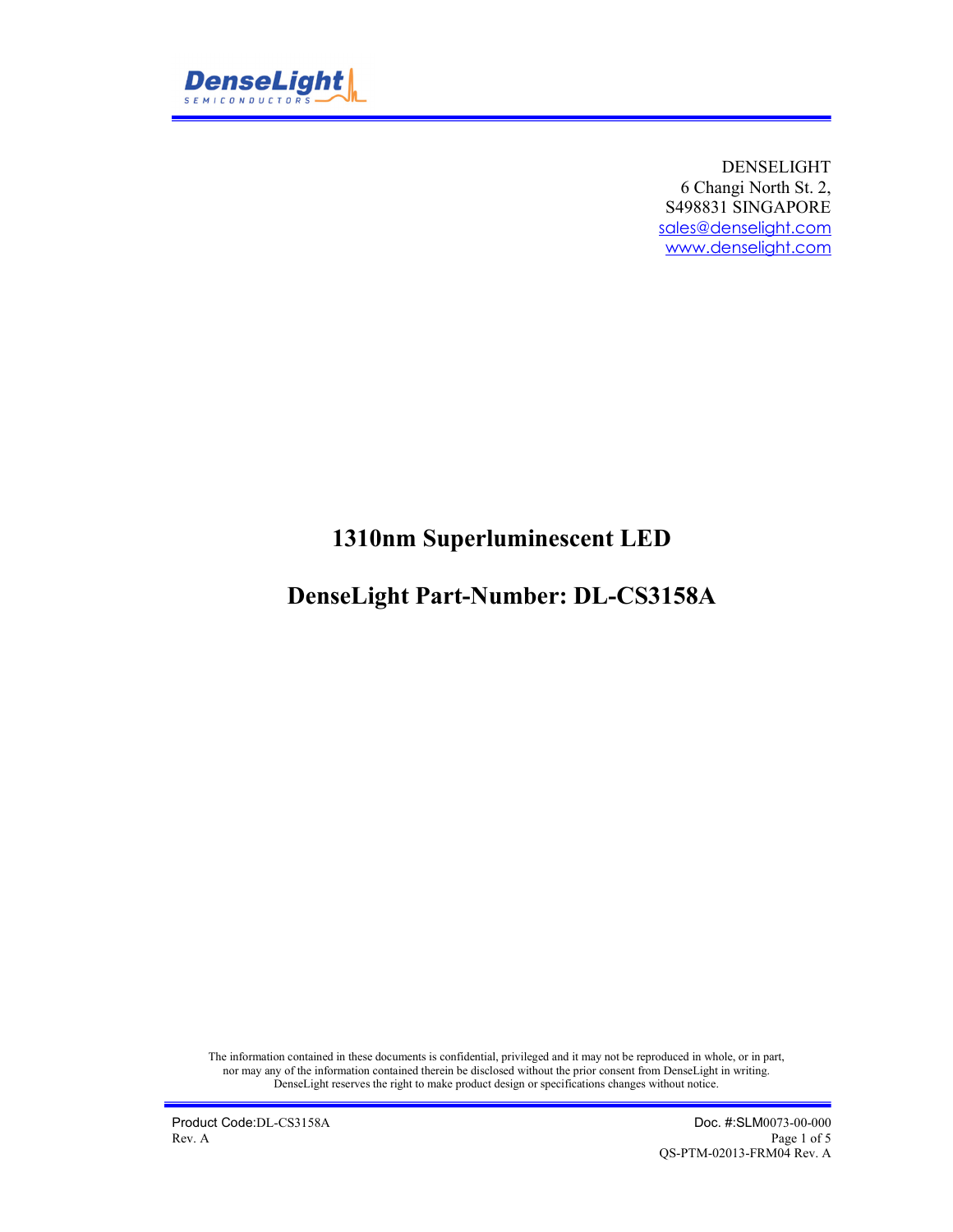

## **A. PRODUCT DESCRIPTION**

The DenseLight DL-CS3158A series is a broadband SLED that operates in a true inherent superluminescent mode. This superluminescent property generates broader band at higher drive currents in contrast to other conventional SLEDs which are ASE-based, where high drive tends to give narrower band. Its low coherence reduces Rayleigh backscattering noise. Coupled with high power and large spectral width, it offsets photo receiver noise and improves spatial resolution (in OCT) and measurand sensitivity (in sensors). The SLED is available in 14-pin BTF package. It is compliance with the requirements of Telcordia GR-468- CORE.

Enabled by DensePICTM spread spectra band gap engineering technology, future generations of DenseLight SLEDs promise higher chip powers (up to 50mW possible), and broader spectral bands (beyond 120nm). Higher levels of integration may feature integrated SLEDs with phase modulators, optical couplers and photodetectors into a complete optical sensor chipset.

For responsive prototyping enquiries please email: info@denselight.com

#### **B. FEATURES**

- Ex-fiber output power of >15mW
- Typical 3dB bandwidth of 65nm
- Spectral modulation of <0.45dB
- 14-pin BTF package
- Single mode fiber

#### **C. APPLICATIONS**

- Fiber Optic Gyroscope
- Optical Test Instrument
- Fiber Optic Sensors
- Fiber Optic Communications
- Optical Coherence Tomography
- **•** Biomedical Imaging Device
- Clinical Healing Equipment

The information contained in these documents is confidential, privileged and it may not be reproduced in whole, or in part, nor may any of the information contained therein be disclosed without the prior consent from DenseLight in writing. DenseLight reserves the right to make product design or specifications changes without notice.

Product Code:DL-CS3158A Doc. #:SLM0073-00-000<br>Rev. A Page 2 of 5 Rev. A Page 2 of 5 QS-PTM-02013-FRM04 Rev. A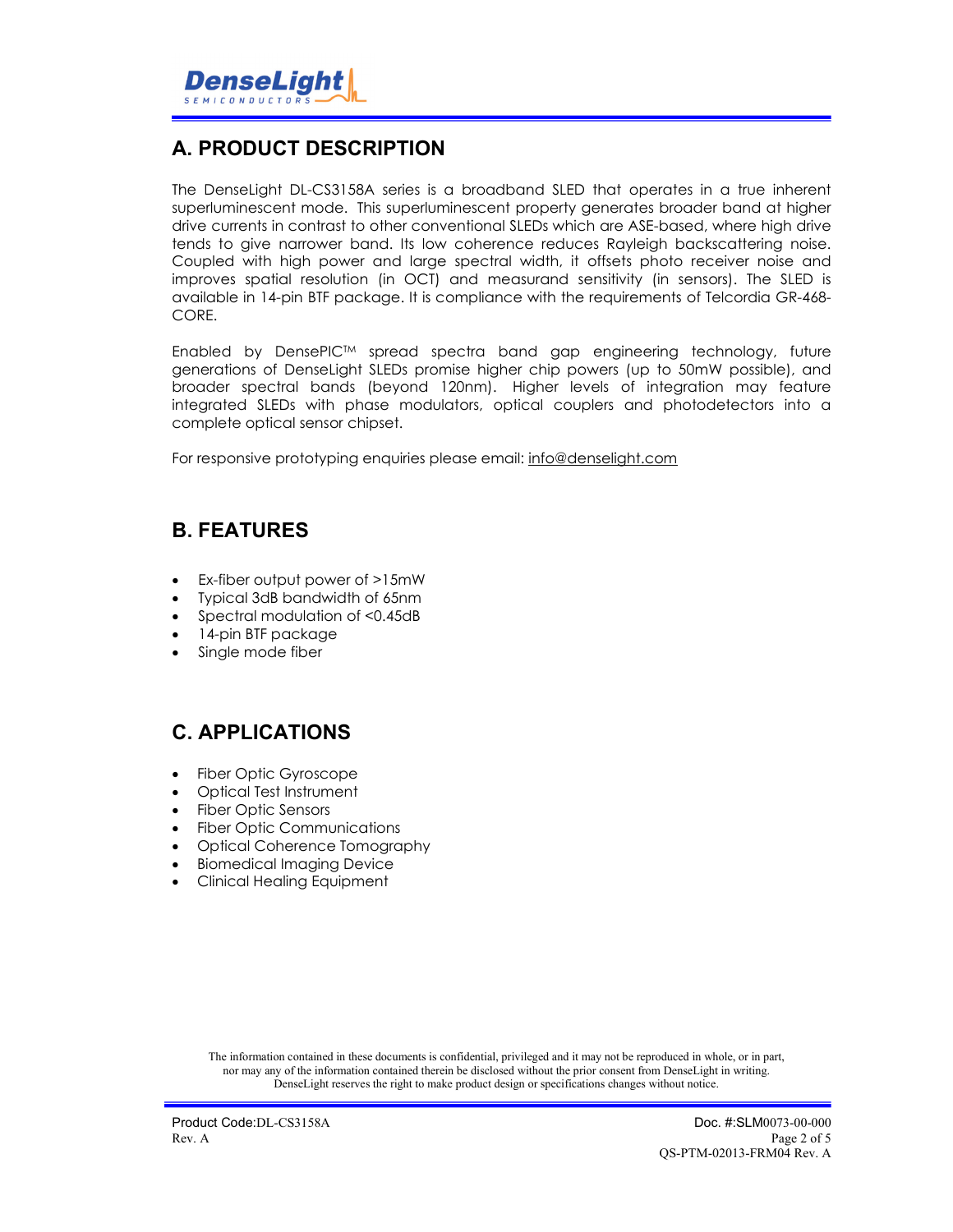

#### **E. ABSOLUTE MAXIMUM RATINGS**

Exposure to maximum rating and operation exceeding the absolute maximum rating can cause degradation in device performance leading to permanent damage to the device.

| Parameter                      | Symbol            | Condition           | Min   | Max           | Unit            |
|--------------------------------|-------------------|---------------------|-------|---------------|-----------------|
| Reverse voltage                | $V_{R}$           |                     |       | $\mathcal{P}$ | V               |
| Forward current                | IF.               |                     |       | 550           | mA              |
| Forward voltage                | $V_{F}$           | $\log$              |       | 2.8           | V               |
| Case temperature               | Tс                | $\log$              | $-40$ | 65            | $\rm ^{\circ}C$ |
| SLED temperature <sup>1</sup>  | T <sub>SLED</sub> | $I_{op}$            | 0     | 70            | $\rm ^{\circ}C$ |
| Thermoelectric cooler voltage  | V <sub>TFC</sub>  |                     |       | 3.56          | V               |
| Thermoelectric cooler current  | <b>ITEC</b>       |                     |       | 2.56          | A               |
| Storage temperature            | $T_{\text{stg}}$  | Unbiased            | $-40$ | 85            | $^{\circ}C$     |
| Storage humidity               |                   |                     | 5     | 85            | %RH             |
| Electro static discharge (ESD) | V <sub>ESD</sub>  | Human body<br>model |       | 500           | V               |
| Lead soldering temperature     | $S_{temp}$        |                     |       | 260           | $^{\circ}C$     |
| Lead soldering time            | S <sub>time</sub> |                     |       | 10            | sec             |

## **F. SPECIFICATIONS (TSLED = 25 C)**

| Parameter                     | Symbol             | Condition    | Min  | Typ  | Max  | Unit      |
|-------------------------------|--------------------|--------------|------|------|------|-----------|
| <b>Operating Current</b>      | lop                |              |      |      | 500  | mA        |
| Forward voltage               | $V_{\mathsf{F}}$   | lop          |      |      | 2.4  | V         |
| Power in SMF                  | $P_{\Omega}$       | lop          | 15   |      |      | mW        |
| Central wavelength            | λ                  | $P_{\Omega}$ | 1290 | 1310 | 1330 | nm        |
| <b>Bandwidth</b>              | B <sub>FWHM</sub>  | $P_{\Omega}$ | 60   | 65   |      | nm        |
| Spectrum modulation           | R                  | $P_{\Omega}$ |      |      | 0.45 | dB        |
| Thermistor resistance         | R <sub>therm</sub> | $T = 25 °C$  | 9.5  | 10   | 10.5 | $k\Omega$ |
| Thermoelectric cooler voltage | <b>VTFC</b>        | lop          |      |      | 2.9  | V         |
| Thermoelectric cooler current | <b>ITEC</b>        | lop          |      |      | 1.6  | A         |

The information contained in these documents is confidential, privileged and it may not be reproduced in whole, or in part, nor may any of the information contained therein be disclosed without the prior consent from DenseLight in writing. DenseLight reserves the right to make product design or specifications changes without notice.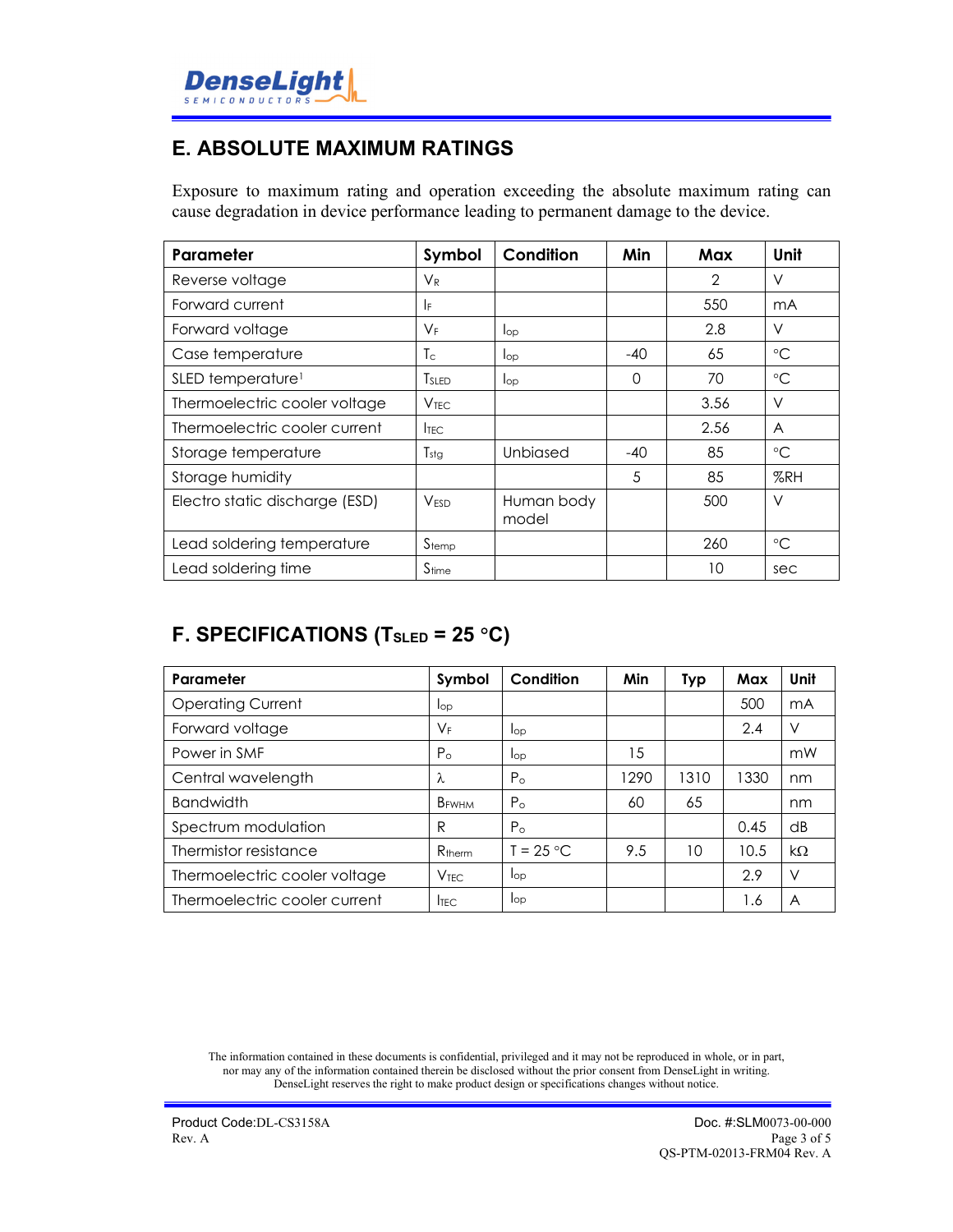

#### **F. PACKAGE**

#### **BTF package**

| Part                 | <b>Description</b> |
|----------------------|--------------------|
| Package type         | <b>BTF</b>         |
| Fiber:               | <b>SMF-28</b>      |
| <b>MFD</b>           | $9 \mu m$          |
| Cladding diameter    | 125µm              |
| Coating diameter     | $245 \mu m$        |
| Jacket               | 900µm loose tube   |
| Fiber pigtail length | l m                |
| Fiber bending radius | $>40$ mm           |
| Connector            | FC/APC             |
| <b>Dimensions</b>    | See figure         |



| Pin Assignment |                    |
|----------------|--------------------|
| 1              | TEC+               |
| 2              | <b>THE RMISTOR</b> |
| 3              |                    |
| 4              |                    |
| 5              | <b>THE RMISTOR</b> |
| 6              |                    |
| 7              |                    |
| 8              |                    |
| 9              |                    |
| 10             | SLED ANODE +       |
| 11             | SLED CATHODE -     |
| 12             |                    |
| 13             | CASE               |
| 14             | TEC -              |



The information contained in these documents is confidential, privileged and it may not be reproduced in whole, or in part, nor may any of the information contained therein be disclosed without the prior consent from DenseLight in writing. DenseLight reserves the right to make product design or specifications changes without notice.